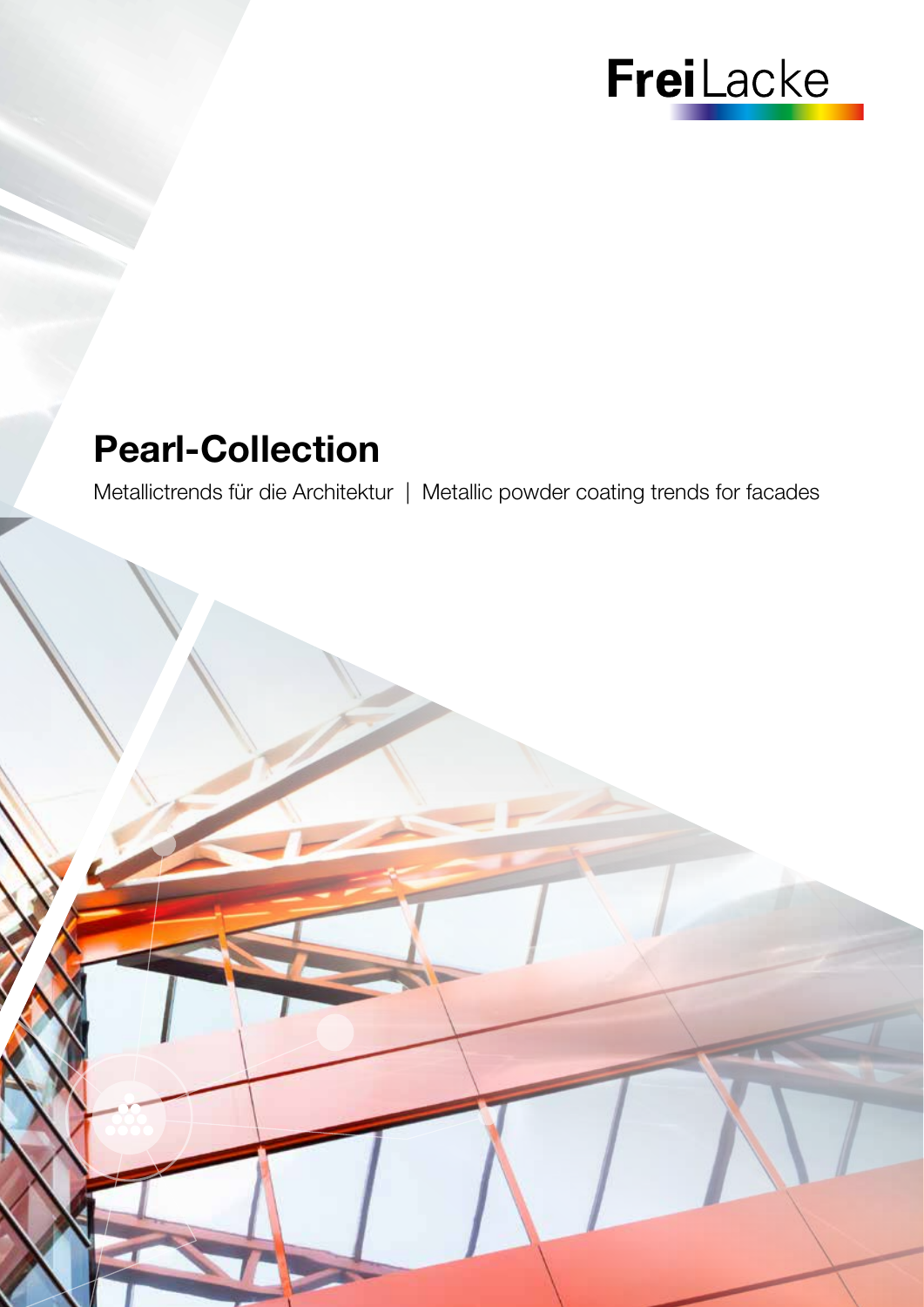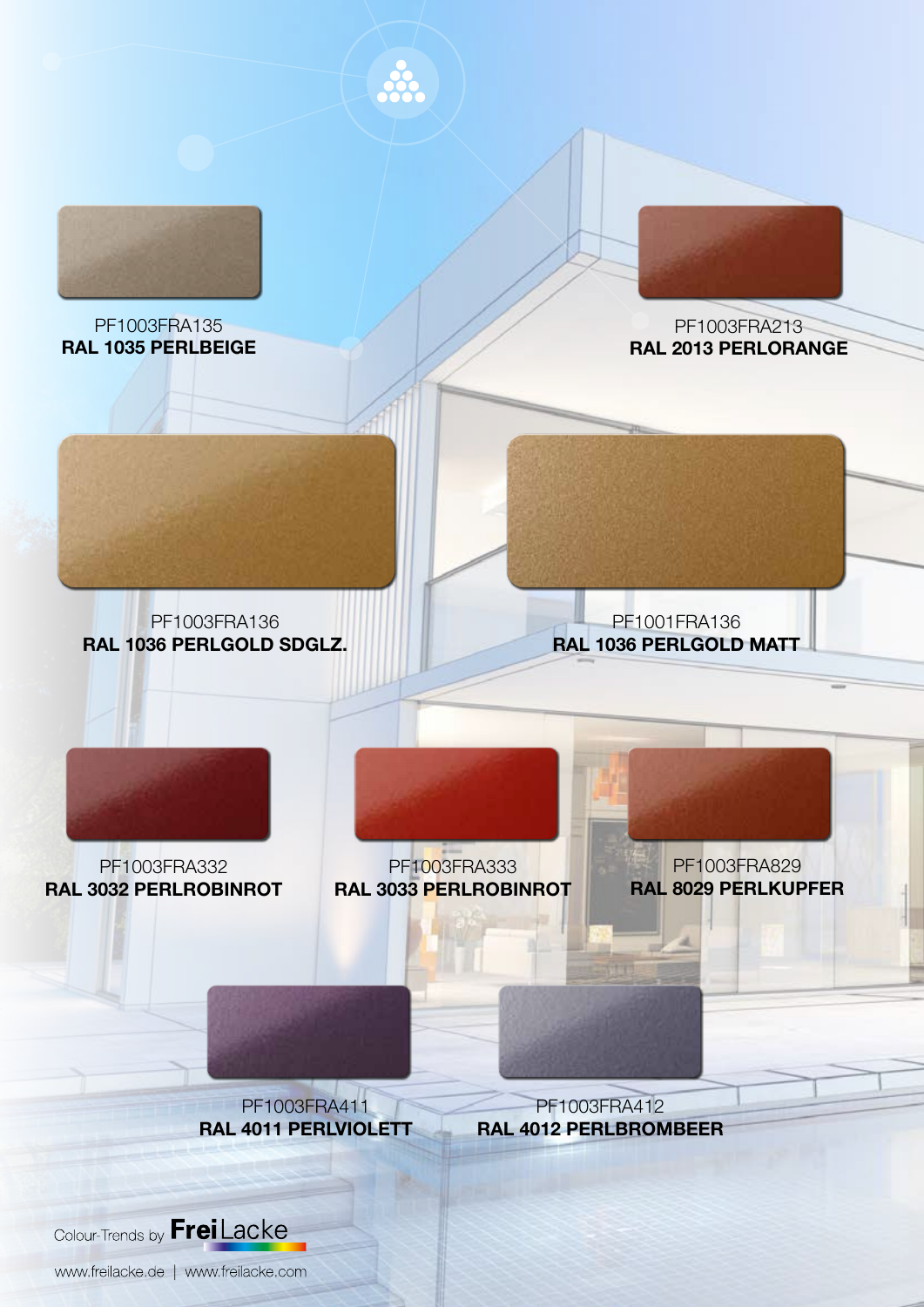

Produktreihen FREIOTHERM-Fassadenpulverlacke FREIOTHERM facade powder coating product ranges

\* vorläufige Materialzulassung preliminary material permission